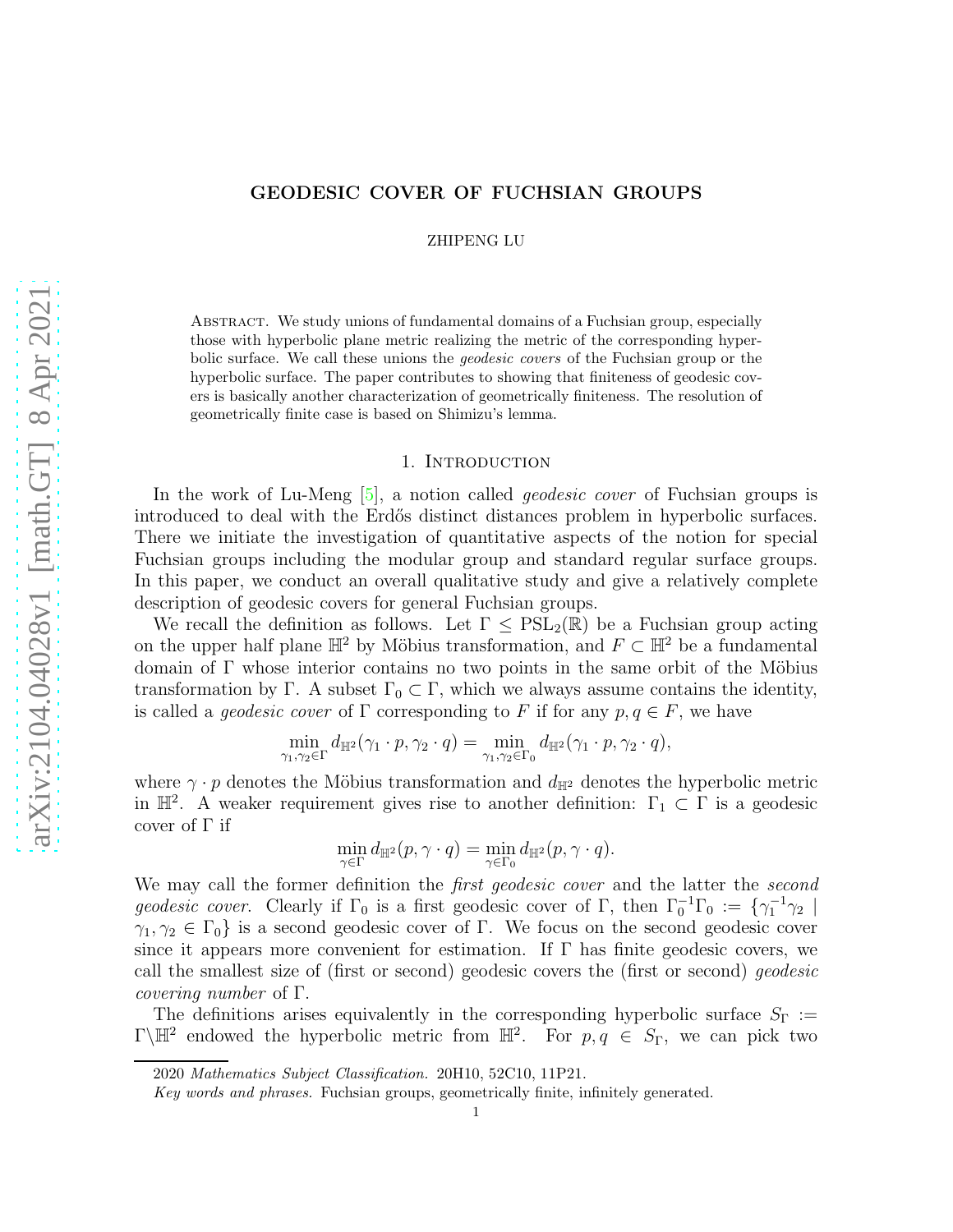representatives (still denoted by  $p, q$ ) in F to realize their distance by  $d_{S_{\Gamma}}(p,q) =$  $\min_{\gamma \in \Gamma_Y} d_{\mathbb{H}^2}(p, \gamma \cdot q)$ . Thus sometimes we may also refer the same notion to the corresponding hyperbolic surface of a Fuchsian group. Note that although geodesic covers may depend on the choice of fundamental domains, the geodesic covering number only depend on the Fuchsian group. A problem may arise that, since in general two fundamental domains may not be commensurable, we are not sure if any two geodesic covers corresponding to different fundamental domains are commensurable.

In [\[5\]](#page-8-0), the geodesic covering number of the modular group  $PSL_2(\mathbb{Z})$  is precisely estimated to be 4 in the first definition and 10 in the second. Also, those of standard regular hyperbolic surfaces of genus  $q$  ( $\geq$  2) are estimated to establish lower bounds of Erd˝os distinct distances problem in such surfaces, see Theorem 1.2 and Proposition 3.1 of [\[5\]](#page-8-0).

In this paper, we extend our scope of estimation and prove

<span id="page-1-0"></span>Theorem 1.1. Geometrically finite Fuchsian groups have finite geodesic covers.

This is the combination of Theorem [3.11](#page-7-0) and Theorem [3.13,](#page-8-1) which addresses Conjecture 3 of  $[5]$ . Our proof is based on Shimizu's lemma introduced by Shimizu  $[6]$ .

Similar to the argument for Theorem 1.1 of [\[5\]](#page-8-0), this in turn establishes Guth-Katz type lower bound of Erdős distinct distances problem in hyperbolic surfaces corresponding to geometrically finite Fuchsian groups.

**Corollary 1.2.** A set of  $N$  points in a hyperbolic surface  $Y$  corresponding to a geometrically finite Fuchsian group determines  $\geq c \frac{N}{K_Y^3 log(K_Y N)}$  distinct distances, where  $K_Y$  denotes the geodesic covering number of Y and  $c > 0$  is some absolute constant.

To the complementary, in section [2.2](#page-2-0) we show that

Theorem 1.3. Infinitely generated Fuchsian groups (without elliptic elements) can not have finite geodesic covers.

It will be interesting to see more precise computational results on geodesic covering numbers of geometrically finite groups and their applications to various geometric and combinatorial problems. The conjectured relation between those numbers and signatures of Fuchsian groups or Fenchel-Nielsen coordinates in the Techmüller space in [\[5\]](#page-8-0) still calls for more studies, to which the current paper may have implications.

Acknowledgement. The author is supported by Harald Helfgott's Humboldt Professorship.

# 2. Generals on geodesic covers

In this section, we give a construction of geodesic covers for general Fuchsian groups using Dirichlet domains, and establish some preliminary results.

2.1. Construction of geodesic cover. For a general Fuchsian group  $\Gamma \leq \text{PSL}_2(\mathbb{R})$ and any  $z_0 \in \mathbb{H}^2$ , we define the *Dirichlet domain* for  $\Gamma$  centered at  $z_0$  to be

$$
D_{\Gamma}(z_0) := \{ z \in \mathbb{H}^2 \mid d_{\mathbb{H}^2}(z, z_0) \leq d_{\mathbb{H}^2}(z, \gamma \cdot z_0), \forall \gamma \in \Gamma \}.
$$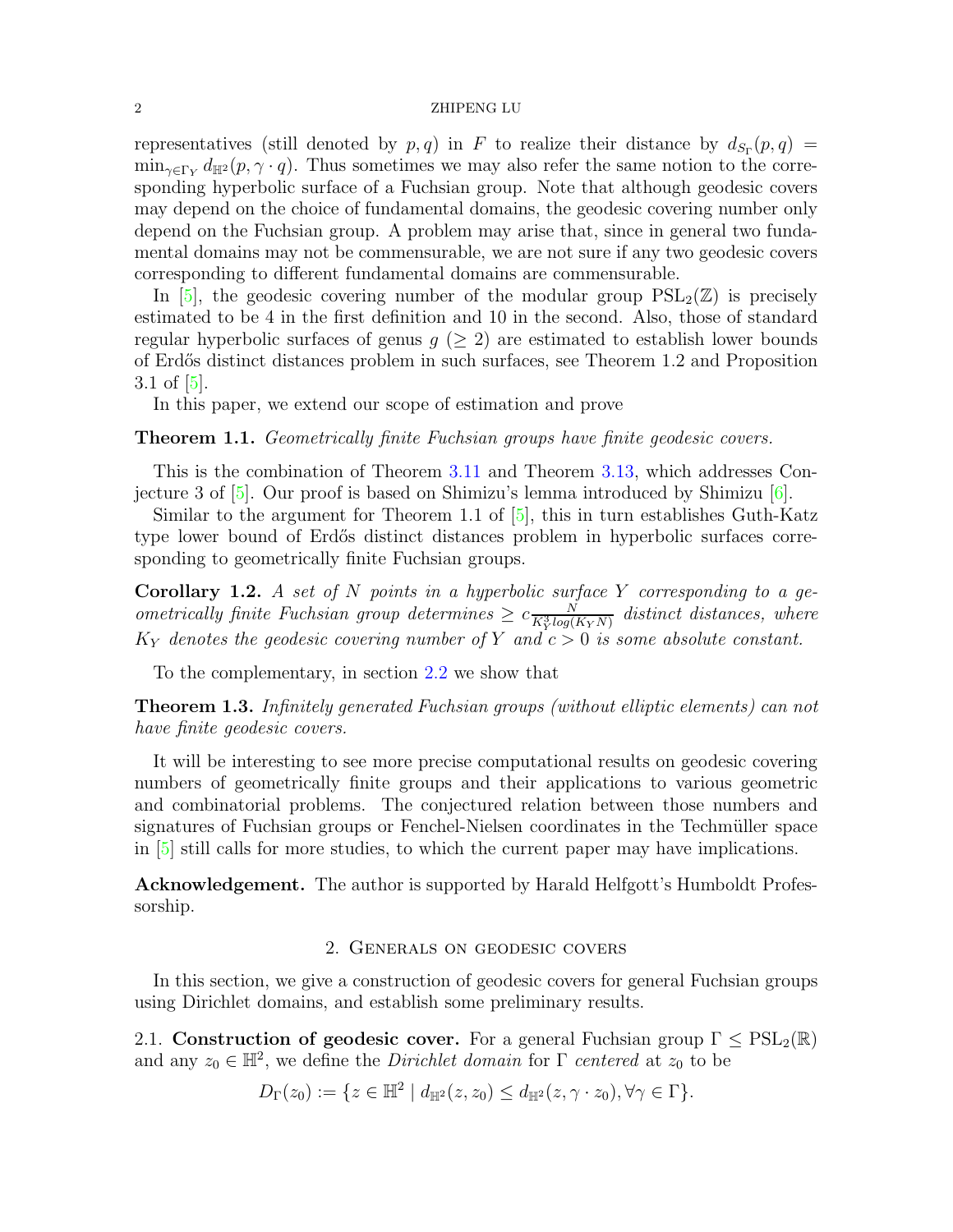Geometrically,  $D_{\Gamma}(z_0)$  is the intersection of hyperbolic half-planes bounded by perpendicular bisectors of the geodesic segments between  $z_0$  and  $\gamma \cdot z_0$  for all  $\gamma \in \Gamma$ . If  $z_0$  is not fixed by any non-identity element of Γ, then  $D_{\Gamma}(z_0)$  becomes a connected fundamental domain for Γ. Otherwise,  $z_0$  may only be fixed by an elliptic element of Γ, in which case  $z_0$  is an *elliptic point* of Γ. In the case,  $D_{\Gamma}(z_0)$  is not a fundamental domain, but we have

<span id="page-2-1"></span>**Lemma 2.1.** For any Fuchsian group  $\Gamma$  and an elliptic point  $z_0$  of  $\Gamma$ ,  $D_{\Gamma}(z_0)$  meets each orbit  $\Gamma \cdot z$  at least  $|Stab_{\Gamma}(z_0)|$  times.

*Proof.* For any orbit  $\Gamma \cdot z$ , there is a  $\gamma_1 \in \Gamma$  such that  $d_{\mathbb{H}^2}(z_0, \gamma_1 \cdot z) = d_{\mathbb{H}^2}(z_0, \Gamma \cdot z)$ by the discrete action of Γ, hence  $\gamma_1 \cdot z \in D_{\Gamma}(z_0)$ . Clearly for any  $z \in D_{\Gamma}(z_0)$  and  $1 \neq \gamma \in Stab_{\Gamma}(z_0), d(z_0, z) = d(z_0, \gamma \cdot z)$ . Hence  $\gamma \cdot z \in D_{\Gamma}(z_0)$  and  $\gamma \cdot z \neq z$ , otherwise  $\gamma = 1$ . Thus  $Stab_{\Gamma}(z_0) \subset D_{\Gamma}(z_0) \cap \Gamma \cdot z$  which contains at least  $|Stab_{\Gamma}(z_0)|$  points.  $\Box$ 

For regular z,  $Stab_{\Gamma}(z) = \{1\}$  so that the lemma also applies. For any  $z_0 \in \mathbb{H}^2$  not fixed by any non-identity elements of  $\Gamma$ , define  $B_{\Gamma}(z_0) := \bigcup_{z \in D_{\Gamma}(z_0)} D_{\Gamma}(z)$ , and

<span id="page-2-2"></span>(1) 
$$
U_{\Gamma}(z_0) := \{ \gamma \in \Gamma \mid \gamma \cdot D_{\Gamma}(z_0) \cap B_{\Gamma}(z_0) \neq \emptyset \}.
$$

Then we simply have

<span id="page-2-4"></span>**Proposition 2.2.**  $U_{\Gamma}(z_0)$  is a geodesic cover of  $\Gamma$  corresponding to  $D_{\Gamma}(z_0)$ .

*Proof.* For any  $z_1, z_2 \in D_{\Gamma}(z_0)$ , by Lemma [2.1,](#page-2-1) there exists  $z'_2 \in D_{\Gamma}(z_1)$  such that  $z_2' \sim z_2$  in  $\Gamma \backslash \mathbb{H}^2$  and  $d_{\mathbb{H}^2}(z_1, z_2') \leq d_{\mathbb{H}^2}(z_1, \gamma \cdot z_2)$  for any  $\gamma \in \Gamma$ . Say  $z_2' = \gamma' \cdot z_2$ , then  $z_2^7 \in \gamma' \cdot D_{\Gamma}(z_0) \cap B_{\Gamma}(z_0) \neq \emptyset$ . Hence  $\gamma' \in U_{\Gamma}(z_0)$ .

For  $\Gamma$  co-compact, i.e. some fundamental Dirichlet domain  $D_{\Gamma}(z_0)$  is compact,  $B_{\Gamma}(z_0)$ is compact by local finiteness of Dirichlet tessellations (Theorem 3.5.1 of  $[4]$ ). In turn, further by local finiteness,  $U_{\Gamma}(z_0)$  contains only finitely many elements of Γ, which accounts for Proposition 2.1 of [\[5\]](#page-8-0).

<span id="page-2-0"></span>2.2. Geodesic covers and finite index subgroups. Now we establish two basic results, one relating geodesic covers and finite index subgroups of Fuchsian groups, and one concerning groups without elliptic elements. Especially the latter one shows that generally infinitely generated Fuchsian groups can not have finite geodesic covers.

<span id="page-2-3"></span>**Proposition 2.3.** Let  $H \leq \Gamma$  be any finite index subgroup of a Fuchsian group  $\Gamma$ . If H has finite geodesic covers, then so does  $\Gamma$  and the geodesic covering number of  $\Gamma$  is no more than  $[\Gamma : H]$  times that of H.

*Proof.* Let  $\Gamma = Hg_1 \cup \cdots \cup Hg_n$  be the right coset decomposition. If F is a fundamental domain of Γ, then  $g_1 \cdot F \cup \cdots \cup g_n \cdot F$  is a fundamental domain of H, see Theorem 3.12 of  $[4]$ . We may choose F such that there is a corresponding finite geodesic cover  $H_0 \subset H$ . For any  $z_1 \neq z_2 \in F$ , we have

$$
\min_{\gamma \in \Gamma} d_{\mathbb{H}^2}(z_1, \gamma \cdot z_2) = \min_{1 \le i \le n} \min_{\gamma \in H} d_{\mathbb{H}^2}(z_1, \gamma \cdot (g_i \cdot z_2))
$$
  
= 
$$
\min_{1 \le i \le n} \min_{\gamma \in H_0} d_{\mathbb{H}^2}(z_1, \gamma g_i \cdot z_2) = \min_{\gamma \in H_0 g_1 \cup \dots \cup H_0 g_n} d_{\mathbb{H}^2}(z_1, \gamma \cdot z_2).
$$

Hence  $H_0 g_1 \cup \cdots \cup H_0 g_n$  is a geodesic cover of  $\Gamma$  which implies the lemma.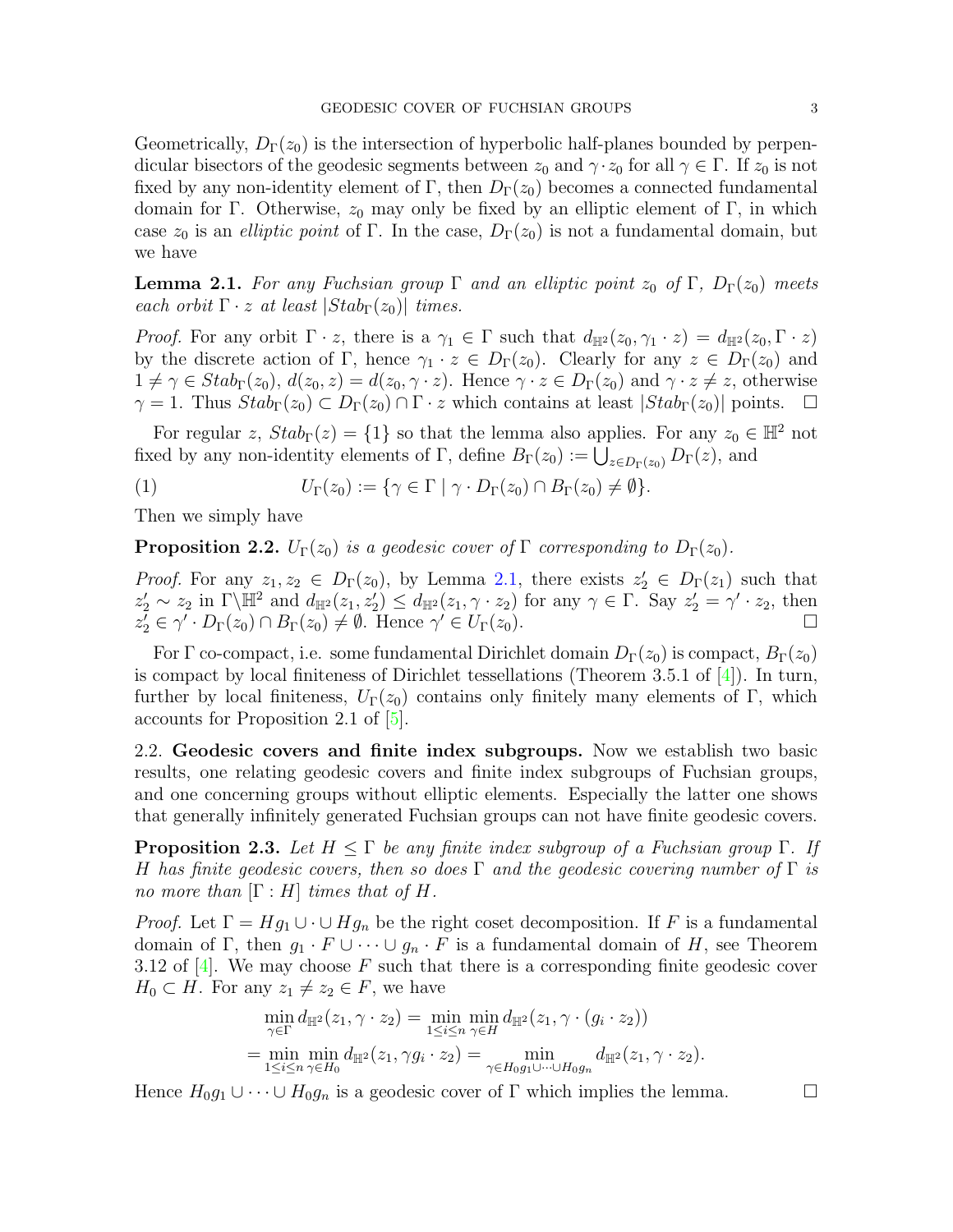If we can show that some well-behaved finite index subgroup of a Fuchsian group has finite geodesic cover, then so does the bigger group. We will use this fact to deal with geometrically finite groups in the next section.

Next, we prove the following result based on geometric considerations.

<span id="page-3-0"></span>**Proposition 2.4.** Let  $\Gamma$  be any Fuchsian group without elliptic elements, and  $\Gamma_0$  be its geodesic cover say corresponding to a fundamental domain F of  $\Gamma$ . Then  $\Gamma_0 \supset \{ \gamma \in$  $\Gamma | \gamma \cdot F \cap F \neq \emptyset$  :=  $\Gamma(F)$ .

Proof. Our proof is motivated by the proof of Theorem 9.3.3 of Beardon [\[1\]](#page-8-4). For any  $1 \neq \gamma \in \Gamma(F)$ , suppose  $w \in \gamma \cdot F \cap F$ . Then there is an open disc N with center w and elements  $\gamma_0 (= 1), \gamma_1, \ldots, \gamma_t \in \Gamma$  such that  $\gamma_j = \gamma$  for some j, and

$$
w \in \bigcap_{i=0}^{t} \gamma_i \cdot F, \quad N \subset \bigcup_{i=0}^{t} \gamma_i \cdot F.
$$

N can be chosen small enough so that no other vertices of any  $\gamma_i \cdot F$  falls inside N. More features are shown in Figure 9.3.1 of [\[1\]](#page-8-4) on page 220.

Now that  $\Gamma$  has no elliptic elements, for N small enough, any two points in N are not in the same orbit of  $\Gamma$  by local finiteness. Choose any point  $z \in \gamma \cdot F \cap N$ , and its conjugate  $z' = \gamma^{-1} \cdot z \in F$ . By definition, there is some  $\gamma_0 \in \Gamma_0$  such that

$$
d_{\mathbb{H}^2}(w,z)=\min_{\gamma\in\Gamma}d_{\mathbb{H}^2}(w,\gamma\cdot z')=d_{\mathbb{H}^2}(w,\gamma_0\cdot z').
$$

Then  $z = \gamma_0 \cdot z' = \gamma_0 \gamma^{-1} \cdot z$ , which implies  $\gamma = \gamma_0$  since there are no elliptic elements in Γ. This shows that any elements of  $\Gamma(F)$  belongs to  $\Gamma_0$ .

**Remark 1.** Proposition 3.1 of [\[5\]](#page-8-0) says the smaller set  $\{\gamma \in \Gamma \mid \gamma \cdot D_{\Gamma}(z_0) \cap D_{\Gamma}(z_0) \neq 0\}$  $\emptyset$  is a geodesic cover for  $\Gamma = \text{PSL}_2(\mathbb{Z})$ . It is hard to tell if this set consists in a geodesic cover in general from the above proof.

The proposition reveals the following basic fact:

Corollary 2.5. Any infinitely generated Fuchsian group without elliptic elements can not have finite geodesic covers.

*Proof.* Note that in general,  $\Gamma(F)$  generates  $\Gamma$ , see Theorem 9.2.7 of [\[1\]](#page-8-4). With the notations in Proposition [2.4,](#page-3-0) if some  $\Gamma_0$  is finite, so is the corresponding  $\Gamma(F)$ , then  $\Gamma = \langle \Gamma(F) \rangle$  becomes finitely generated.

Note that in general any Fuchsian group, has a finite index subgroup without elliptic elements, which in the case of geometrically finite groups is accounted as Nielsen-Fenchel-Fox theorem, see Proposition [3.10](#page-7-1) later. Thus the corollary exhibits groups with only infinite geodesic covers for general infinitely generated Fuchsian groups. To conclude the scenario, we will show that finitely generated Fuchsian groups have finite geodesic covers in the next section.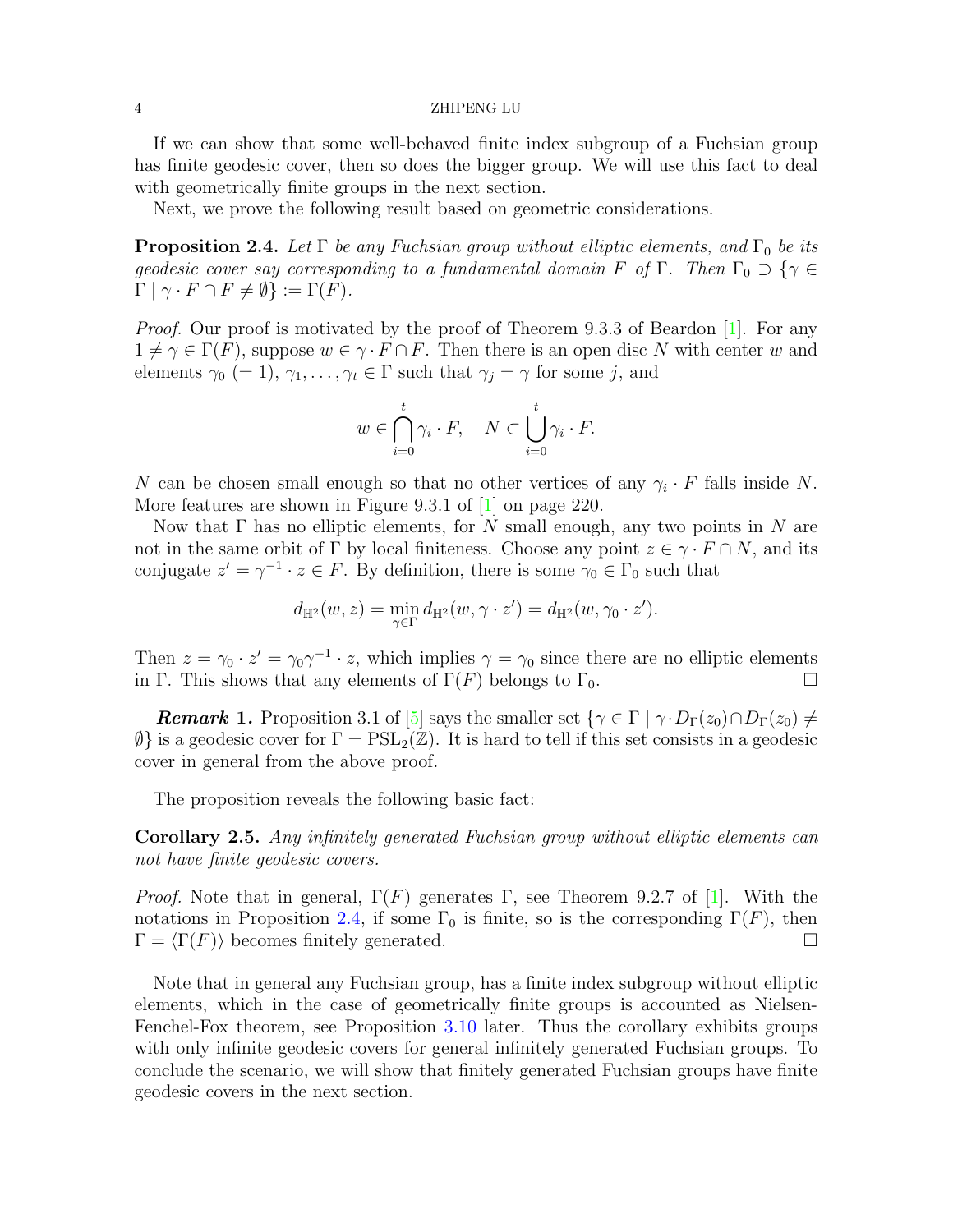## 3. Geodesic covers of geometrically finite Fuchsian groups

3.1. Geometry of geometrically finite Fuchsian groups. This section contributes to introducing preliminary notions on geometrically finite Fuchsian groups following Katok [\[4\]](#page-8-3).

Call a Fuchsian group  $\Gamma \leq \text{PSL}_2(\mathbb{R})$  geometrically finite if there exists one (hence every) geodesically convex fundamental domain of Γ having finitely many sides. Equivalently,  $\Gamma$  is finitely generated. Also co-finite Fuchsian groups, i.e. with fundamental domains of finite hyperbolic area, are precisely geometrically finite of first kind.

We describe some basic facts on the geometry of boundary of a fundamental Dirichlet domain  $D := D_{\Gamma}(z_0)$  for an arbitrary Fuchsian group Γ. By definition, the boundary of  $D$  is a collection of geodesic segments or segments of the real axis (free sides), called sides. An intersection point of two sides is called a *vertex*. Two points of D are congruent, i.e. in the same orbit of Γ, if and only if they belong to the boundary  $\partial D$ . In this case, they are of same distance to  $z_0$  (see Theorem 9.4.3 of [\[1\]](#page-8-4)).

Let us consider the vertices in congruence, each class of which is called a *cycle*. By local finiteness, a cycle contains only finitely many points. If a vertex  $v \in \mathbb{H}^2$  of D is an elliptic point fixed by  $\gamma \Gamma$ , it must lie on  $\partial D$ , and every elliptic point of  $\Gamma$  is congruent to one on  $\partial D$ . Also the *elliptic cycle* of v is fixed by elliptic elements congruent to  $\gamma$ in Γ. This reveals the following

**Proposition 3.1** (Theorem 3.5.2 of  $[4]$ ). With the above notations, the elliptic cycles of ∂D 1-1 correspond to the congruence classes of elliptic points or maximal elliptic subgroups of  $\Gamma$ .

If v is an elliptic vertex of D, fixed by  $\gamma \in \Gamma$  say with order k, then  $\gamma$  maps edges to edges and the inner angle at v is at most  $2\pi/k$ . If  $k = 2$ , then  $\gamma$  flips the edge containing  $v$  around  $v$ . Moreover, we have

**Proposition 3.2** (Theorem 3.5.3 of [\[4\]](#page-8-3)). With the above notations, let  $\theta_1, \ldots, \theta_t$  be the internal angles at all vertices in an elliptic cycle and m be the order of the elliptic elements fixing these vertices. Then  $\theta_1 + \cdots + \theta_t = 2\pi/m$ .

If a cycle has no fixed points, we may set  $m = 1$  and then  $\theta_1 + \cdots + \theta_t = 2\pi$ . Regarded as infinite order elliptic elements, each parabolic element of  $\Gamma$  has a unique fixed point on  $\mathbb{R} := \mathbb{R} \cup \{\infty\}$ , which are usually called *cusps* of Γ. For co-finite groups, we have

<span id="page-4-0"></span>**Proposition 3.3** (Theorem 4.2.5 of [\[4\]](#page-8-3)). Suppose  $\Gamma$  has a non-compact Dirichlet fundamental domain D of finite hyperbolic area. Then

- (i) each vertex of D on  $\mathbb R$  is a cusp;
- (ii) each cusp is congruent to a vertex of D on  $\mathbb{R}$ .

Similarly, congruence classes of cusps of Γ 1-1 correspond to maximal parabolic subgroups of Γ.

Note that co-finite Fuchsian groups are geometrically finite of first kind. As to the remaining geometrically finite groups  $\Gamma$  of second kind, according to their limit sets  $\Lambda(\Gamma) := \{z \in \mathbb{R} \mid z \in \overline{\Gamma \cdot a} \text{ for some } a \in \mathbb{H}^2\},\$ we classify them as follows. If  $|\Lambda(\Gamma)| \leq 2$ ,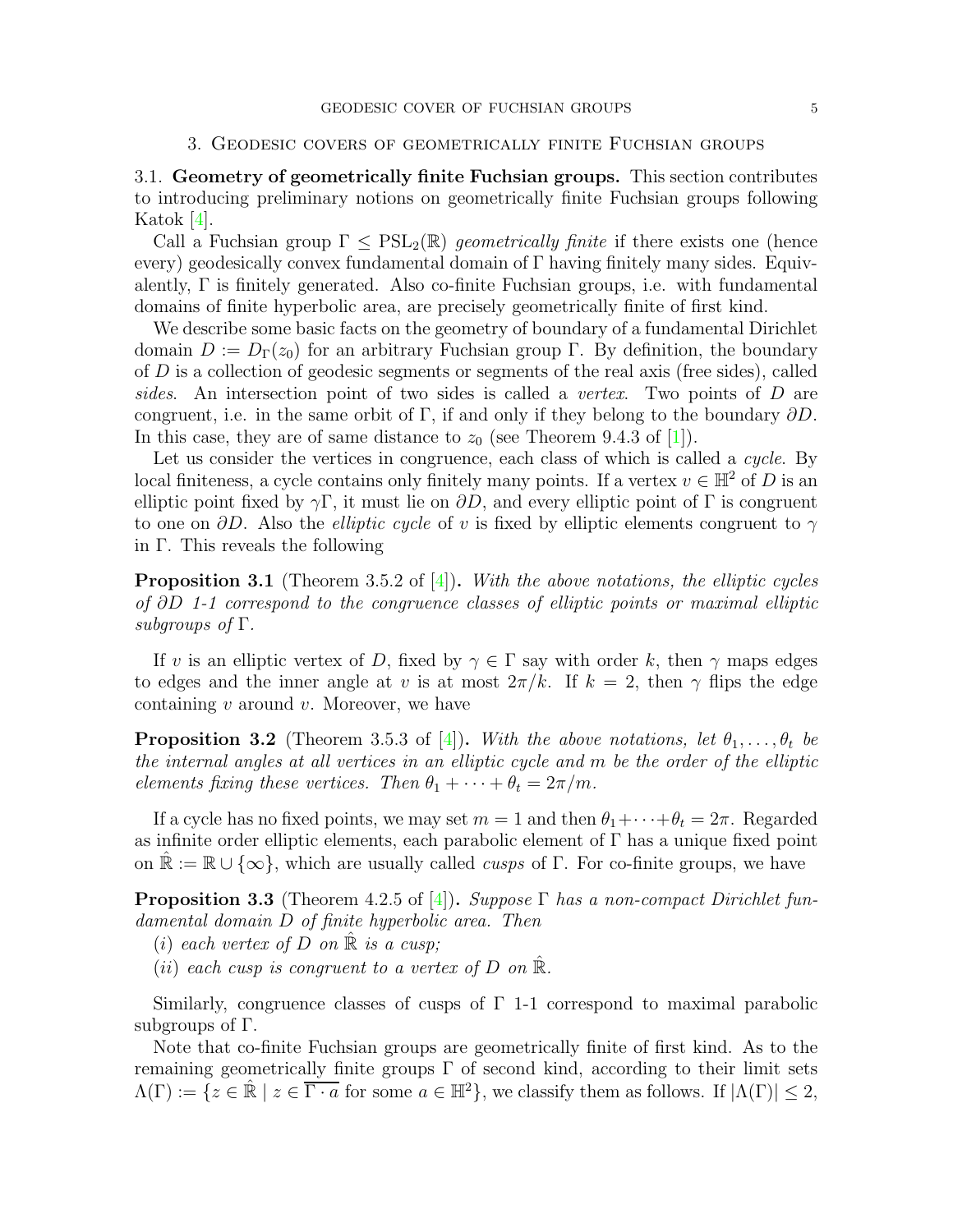then Γ is elementary (Exercise 3.8 of [\[4\]](#page-8-3)), i.e. has finite orbits in  $\mathbb{H}^2 \cup \mathbb{R}$ , which can be described as follows.

<span id="page-5-3"></span>**Proposition 3.4** (Theorem 2.4.3 of  $[4]$ ). Any elementary Fuchsian group is either cyclic or is conjugate in  $\text{PSL}_2(\mathbb{R})$  to a group generated by  $g_k = \begin{pmatrix} k & 0 \\ 0 & 1/k \end{pmatrix}$   $(k > 1)$  and

$$
S = \begin{pmatrix} 0 & -1 \\ 1 & 0 \end{pmatrix}.
$$

If  $\Gamma$  is finite cyclic, then it is elliptic and  $\Lambda(\Gamma) = \emptyset$ ; if  $\Gamma$  is infinite cyclic, then it is parabolic and  $|\Lambda(\Gamma)| = 1$ , or it is hyperbolic congruent to  $\langle g_k \rangle$  for some  $k > 0$ , in which case  $|\Lambda(\Gamma)| = 2$ . For  $\Gamma$  conjugate to  $\langle g_k, S \rangle$ , similarly  $|\Lambda(\Gamma)| = 2$ . For example,  $\Lambda(\langle g_k, S \rangle) = \{0, \infty\}$  for any  $k > 1$ .

If  $|\Lambda(\Gamma)| > 2$ , then  $\Gamma$  is non-elementary and  $\Lambda(\Gamma)$  is a perfect nowhere dense subset of  $\mathbb R$  (hence uncountably infinite) by Theorem 3.4.6 of [\[4\]](#page-8-3). In this case, the complement of  $\Lambda(\Gamma)$  in  $\hat{\mathbb{R}}$  is a union of countably many open intervals  $\{I_j\}_{j=1}^{\infty}$  that are mutually disjoint. Let  $L_j$  be the geodesic striding over  $I_j$  and connecting its two end points in  $\mathbb{H}^2$ , and let  $H_j$  be the open half-plane bounded by  $L_j$  away from  $I_j$ . Now we introduce the notion of Nielsen region following 8.4 of [\[1\]](#page-8-4) as

<span id="page-5-2"></span>(2) 
$$
N_{\Gamma} := \bigcap_{j=1}^{\infty} H_j.
$$

Note that  $\{I_i\}$  is Γ-invariant, so is  $\{H_i\}$ . Therefore  $N_{\Gamma}$  is a Γ-invariant geodesically convex subset of  $\mathbb{H}^2$ . Actually, it is the smallest such non-empty set, see Theorem 8.5.2 of [\[1\]](#page-8-4). The following fact reveals its significance:

**Proposition 3.5** (Theorem 10.1.2 of [\[1\]](#page-8-4)). A non-elementary Fuchsian group  $\Gamma$  is finitely generated if and only if for any convex fundamental domain  $D$  of  $\Gamma$ , the hyperbolic area of  $D \cap N_{\Gamma}$  is finite.

One key observation is that the free sides (segments of  $\mathbb{R}$ ) are each contained in some I<sub>j</sub>, then  $D \cap N_{\Gamma}$  is an polygon in  $\mathbb{H}^2$  which has finite area by Gauss-Bonnet formula, see the proof on page 254 of [\[1\]](#page-8-4).

3.2. Geodesic cover of co-finite groups. Now we try to establish the seemingly surprising fact that, the construction of  $(1)$  gives a finite geodesic cover for geometrically finite Fuchsian groups of first kind, i.e. co-finite groups, with a technicality assumption that they contain no elliptic elements.

To proceed we introduce two useful corollaries of Shimizu's lemma which first ap-peared in [\[6\]](#page-8-2). For a given Fuchsian group  $\Gamma$ , denote by  $\tilde{\mathbb{H}}^2$  the union of  $\mathbb{H}^2$  and the cusps of Γ.

<span id="page-5-0"></span>Proposition 3.6 (Lemma 1.26 of Shimura [\[7\]](#page-8-5)). For every cusp s of a Fuchsian group Γ, there exists a neighborhood  $U \subset \tilde{H}^2$  of s such that  $Stab_{Γ}(s) = \{γ \in Γ \mid γ \cdot U ∩ U \neq ∅$ .

<span id="page-5-1"></span>**Proposition 3.7** (Theorem 9.2.8 (ii) of  $[1]$ ). Let D be any locally finite fundamental domain for a Fuchsian group  $\Gamma$ ,  $\gamma \in \Gamma$  be a parabolic element, and U be a horocyclic region with  $\gamma \cdot U = U$ . Then D meets some finitely many distinct translates  $\gamma' \cdot U, \gamma' \in \Gamma$ .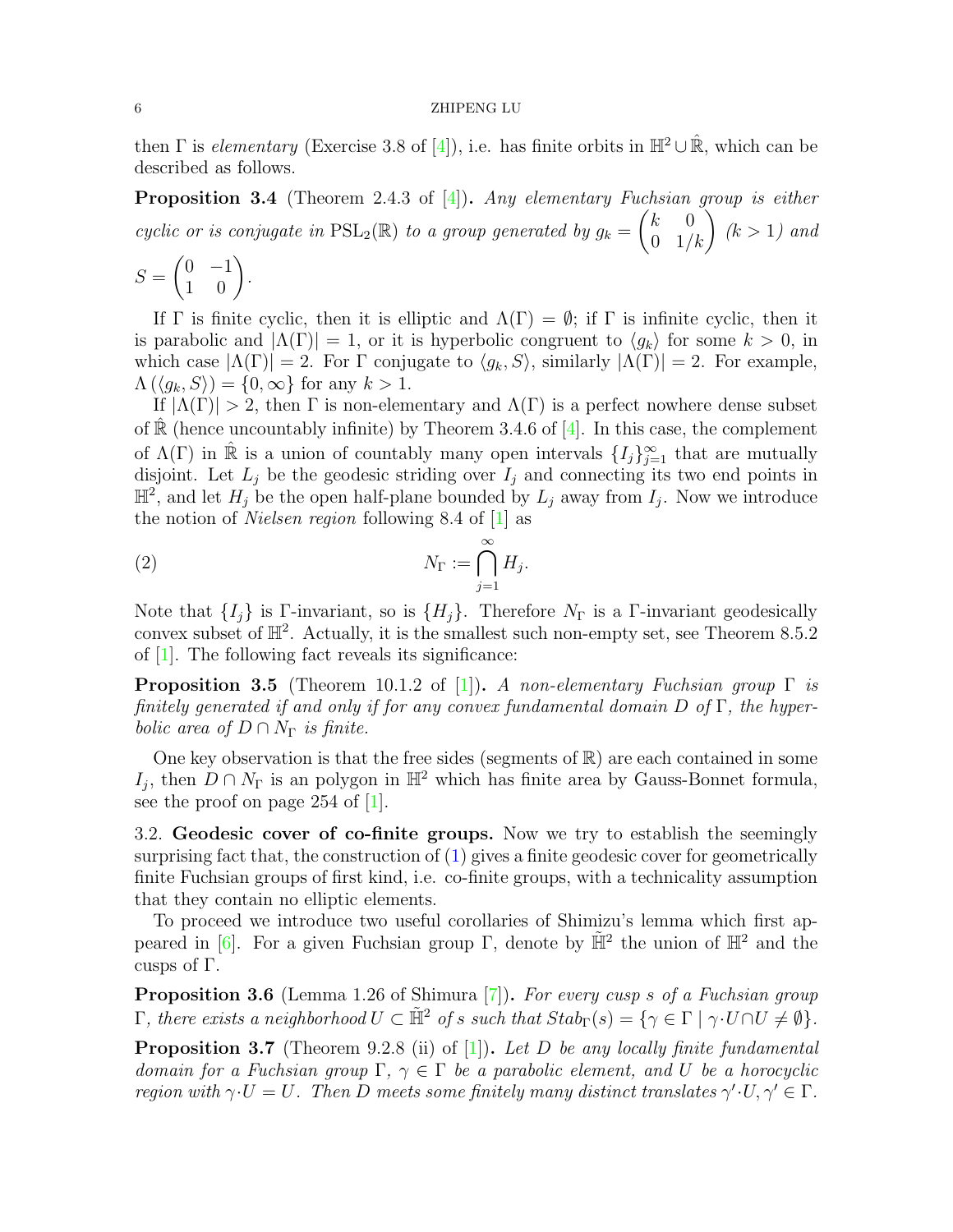Here a *horocyclic region* of a parabolic element  $\gamma$  is a neighborhood of the fixed point of  $\gamma$  congruent to  $\{z \in \mathbb{H}^2 \mid Im(z) > t\}$  for some  $t > 0$ . Beardon's proof uses Jørgensen's inequality, which may be seen as a generalized version of Shimizu's lemma.

Now we modify the construction of [\(1\)](#page-2-2) using a horocyclic surgery on Dirichlet domains resorting to the above two results. Assume  $\Gamma$  is a co-finite Fuchsian group without elliptic elements (with cusps otherwise co-compact), so that for any  $z \in \mathbb{H}^2$ ,  $D_{\Gamma}(z)$  is a fundamental Dirichlet domain. Fix a point  $z_0 \in \mathbb{H}^2$  and let  $D := D_{\Gamma}(z_0)$ . Suppose  $s_1, \ldots, s_t$  are all the cusp vertices on  $\partial D$ . According to Proposition [3.6](#page-5-0) and [3.7,](#page-5-1) we may choose horocyclic neighborhood  $U_i$  of each  $s_i$  such that

<span id="page-6-0"></span>(3) 
$$
Stab_{\Gamma}(s_i) = \{ \gamma \in \Gamma \mid \gamma \cdot U_i \cap U_i \neq \emptyset \}, \forall i = 1, ..., t,
$$

and  $D$  meets only finitely many translates of  $U_i$ 's. Now define

(4) 
$$
\tilde{D} = D \smallsetminus \left( \bigcup_{i=1}^{t} U_i \right)
$$

to be the horocyclic truncation of D which becomes compact.

For any  $z \in \mathbb{H}^2$ , by Proposition [3.3,](#page-4-0) each cusp of  $D_{\Gamma}(z)$  is congruent to some  $s_i$ in Γ. We may list its cusps as  $s_1(z) = \gamma_{1,z} \cdot s_{i_1}, \ldots, s_{t_z}(z) = \gamma_{t_z,z} \cdot s_{i_{t_z}}$  for some  $\gamma_{1,z}, \ldots, \gamma_{t_z,z} \in \Gamma$ . Note that for each j, there are infinitely many  $\gamma_{i,z}$  such that  $s_i(z)$  $\gamma_{j,z} s_{i_j}$ . But we can restrict the translations to a bounded number by requiring that  $\gamma_{j,z} \cdot (D \cap U_{i_j}) \subset D_{\gamma}(z)$ . Similar to [\(3\)](#page-6-0),

$$
Stab_{\Gamma}(s_j(z)) = \gamma_{j,z} Stab_{\Gamma}(s_{i_j}) \gamma_{j,z}^{-1} = \{ \gamma \in \Gamma \mid \gamma \cdot (\gamma_{j,z} \cdot U_{i_j}) \cap (\gamma_{j,z} \cdot U_{i_j}) \neq \emptyset \},\
$$

and similar to [\(4\)](#page-6-1) we define the horocyclic truncation

<span id="page-6-1"></span>
$$
\tilde{D}_{\Gamma}(z) = D_{\Gamma}(z) \setminus \left( \bigcup_{j=1}^{t_z} \gamma_{j,z} \cdot U_{i_j} \right).
$$

After the above surgery we modify our previous construction of [\(1\)](#page-2-2) by

(5) 
$$
\tilde{B}_{\Gamma}(z_0) := \bigcup_{z \in \tilde{D}} \tilde{D}_{\Gamma}(z), \ \tilde{U}_{\Gamma}(z_0) := \{ \gamma \in \Gamma \mid \gamma \cdot D \cap \tilde{B}_{\Gamma}(z_0) \neq \emptyset \}.
$$

The following two facts account for the significance of our construction.

<span id="page-6-2"></span>**Lemma 3.8.** With the above notations,  $\tilde{B}_{\Gamma}(z_0)$  is compact.

*Proof.* For each  $z \in \tilde{D}$  and each cusp  $s_i(z)$  of  $D_{\Gamma}(z)$ , we have the intersection of two closed sets  $\gamma_{j,z} \cdot D \cap D_{\Gamma}(z)$  contains some horocyclic region  $\gamma_{j,z} \cdot U_{i_j}$ . Then  $\gamma_{j,z}^{-1} \cdot D \cap \tilde{D} \neq \emptyset$ . Since  $\tilde{D}$  is compact, the set  $\{\gamma_{j,z} \mid z \in \tilde{D}, j \leq t_z\}$  is finite by local finiteness. Thus  $\tilde{D}_{\Gamma}(z)$  is uniformly bounded for  $z \in \tilde{D}$  and their union, i.e.  $\tilde{B}_{\Gamma}(z_0)$  is compact.  $\square$ 

<span id="page-6-3"></span>**Lemma 3.9.** With previous notations,  $U_{\Gamma}(z_0) \setminus \tilde{U}_{\Gamma}(z_0)$  is a finite set.

*Proof.* Clearly  $\tilde{U}_{\Gamma}(z_0) \subset U_{\Gamma}(z_0)$  by definition. Suppose  $\gamma \in U_{\Gamma}(z_0)$ . Then  $\gamma \cdot D \cap D_{\Gamma}(z) \neq 0$  $\emptyset$  for some  $z \in D$ . If  $\gamma \notin \tilde{U}_{\Gamma}(z_0)$ , then  $\gamma \cdot D \cap \gamma_{j,z} U_{i_j}$  for some horocyclic region  $U_{i_j}$  of D, or equivalently  $D \cap \gamma^{-1} \gamma_{j,z} U_{i_j} \neq \emptyset$ . By Proposition [3.7](#page-5-1) and our restriction on the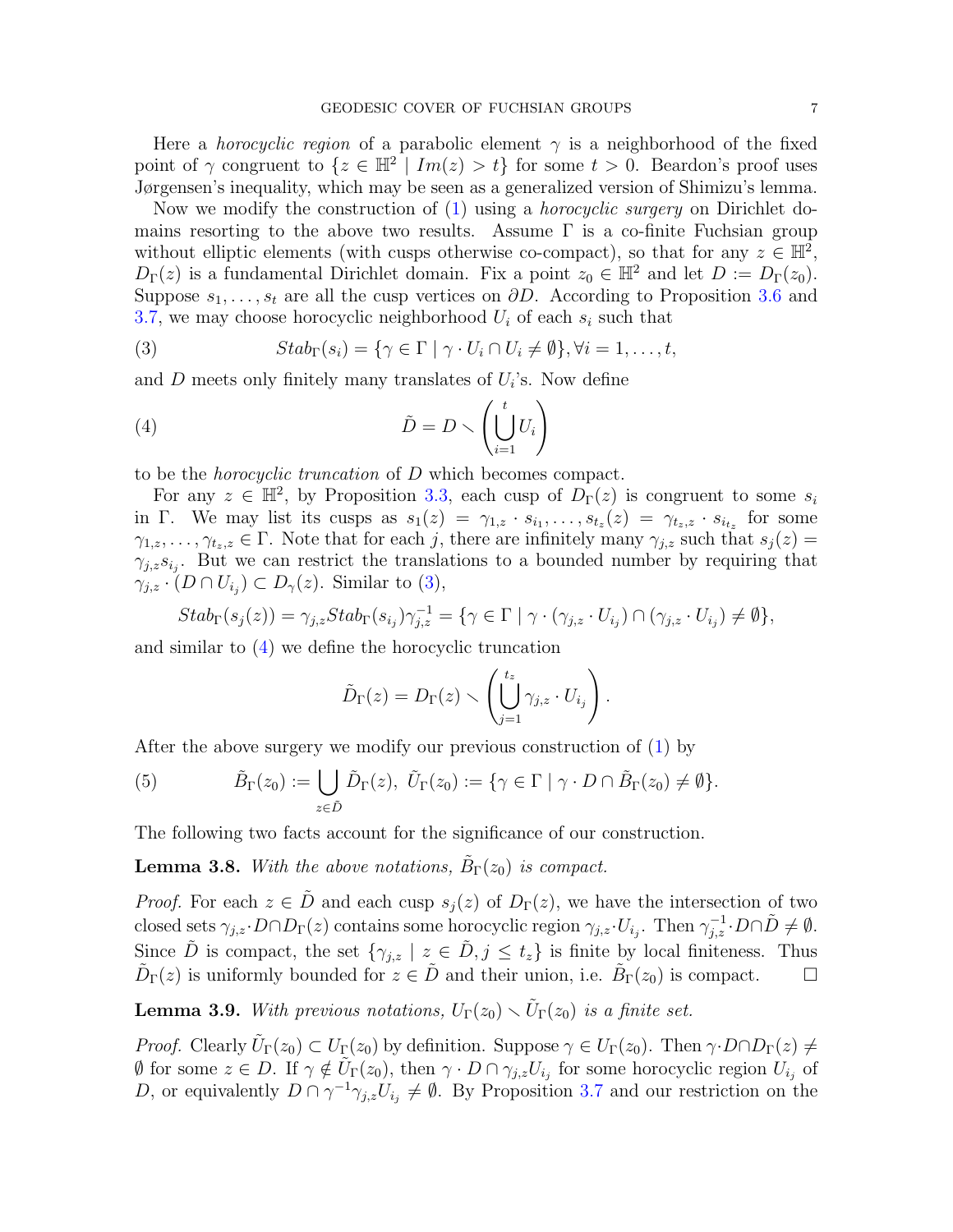$\gamma_{j,z}$ 's, there are finitely many elements, say  $\gamma_1, \ldots, \gamma_n \in \Gamma$ , such that  $\gamma^{-1}\gamma_{j,z} = \gamma_k$  for some k. Then  $\gamma \in \{\gamma_{j,z}\gamma_k^{-1}\}$  $\left[ \begin{array}{c} -1 \\ k \end{array} \right]$   $z \in D, j \leq t_z, k \leq n$ , a finite set by the last proof.  $\square$ 

To eliminate the restriction of having no elliptic elements, we resort to

<span id="page-7-1"></span>Proposition 3.10 (Nielsen-Fenchel-Fox). Any finitely generated Fuchsian group contains a subgroup of finite index without elliptic elements.

This was the Fenchel's conjecture proved by Fox [\[3\]](#page-8-6), the proof of which contains an error later fixed by Chau  $[2]$ . Note that further by Poincaré's lemma in group theory, there exists a normal subgroup of finite index without elliptic elements although we do not need this latter fact.

Together with Proposition [2.3](#page-2-3) we are ready to prove the following

<span id="page-7-0"></span>**Theorem 3.11.** Any co-finite Fuchsian group has finite geodesic covers.

*Proof.* By Proposition [3.10,](#page-7-1) choose a finite index subgroup  $\Gamma' \leq \Gamma$  which contains no elliptic elements. Fix any  $z_0 \in \mathbb{H}^2$ , then  $\tilde{B}_{\Gamma'}(z_0)$  is compact by Lemma [3.8,](#page-6-2) which implies that  $\tilde{U}_{\Gamma'}(z_0)$  is finite by local finiteness. Further by Lemma [3.9](#page-6-3) and Proposition [2.2,](#page-2-4)  $\tilde{U}_{\Gamma'}(z_0)$  is finite geodesic cover of  $\Gamma'$ . Finally, by Proposition [2.3,](#page-2-3)  $\Gamma$  has a finite geodesic of size  $\leq [\Gamma : \Gamma']|\tilde{U}$  $\Gamma'(z_0)|.$ 

3.3. Geodesic cover of geometrically finite groups of second kind. For the remaining case where  $\Gamma$  is a geometrically finite Fuchsian group of second kind, we modify our construction through a bisection using Nielsen region  $N_{\Gamma}$  introduced as [\(2\)](#page-5-2).

We assume  $\Gamma$  is non-elementary with no elliptic elements. Then for each  $z \in \mathbb{H}^2$ , the convex fundamental Dirichlet domain  $D_{\Gamma}(z)$  intersects  $N_{\Gamma}$  at a polygon with finitely many sides in  $\mathbb{H}^2$ . Moreover, each free side of  $D_{\Gamma}(z)$  is contained in an open interval in  $\mathbb{R} \setminus \Lambda(\Gamma)$ . Write  $\hat{D}_{\Gamma}(z) := D_{\Gamma}(z) \cap N_{\Gamma}$ . Now for a point  $z_0 \in \mathbb{H}^2$ , form the set  $\hat{B}_{\Gamma}(z_0) := \cup_{z \in D} \hat{D}_{\Gamma}(z)$  and construct

$$
\hat{U}_{\Gamma}(z_0) := \{ \gamma \in \Gamma \mid \gamma \cdot D \cap \hat{B}_{\Gamma}(z_0) \neq \emptyset \}.
$$

Since each  $\hat{D}_{\Gamma}(z)$  is a finite-sided polygon possible with cusps of  $\Gamma$ , we may perform the same horocyclic surgery as in the last subsection on  $\hat{D}_{\Gamma}(z)$ .

Similar to the proof of Lemma [3.8,](#page-6-2)  $\hat{B}_{\Gamma}(z_0)$  has finitely many cusps hence  $B_{\Gamma}(z_0)$  has finitely many free sides, say contained in the intervals  $I_1, \ldots, I_n \subset \hat{R} \setminus \Lambda(\Gamma)$ . Also, similarly by Lemma [3.8](#page-6-2)  $\hat{U}_{\Gamma}(z_0)$  is finite. For any  $\gamma \in U_{\Gamma}(z_0) \setminus \hat{U}_{\Gamma}(z_0)$ ,  $\gamma \cdot D$  intersects some of the interval  $I_j$ . Then it has a free side contained in  $I_j$  and must intersect a hypercyclic region  $U_i$  having same end points (fixed points of some hyperbolic elements of Γ) with  $I_j$ . Here a hypercyclic region is congruent to a set of the form  $\{z \in \mathbb{H}^2 \mid \mathbb{R}^2 \leq z \leq \mathbb{H}^2 \}$  $|\arg(z)-\pi/2| < \theta$ . However, such  $\gamma$  if restricted to having intersection with a Dirichlet region contained in  $B_{\Gamma}(z_0)$  with a free side in  $I_j$ , amount to be finite due to

**Proposition 3.12** (Theorem 9.8.2 (iii) of [\[1\]](#page-8-4)). Let D be any locally finite fundamental domain for  $\Gamma$  and U be a hypercyclic region. Then D meets some finitely many translates  $\gamma \cdot U, \gamma \in \Gamma$ .